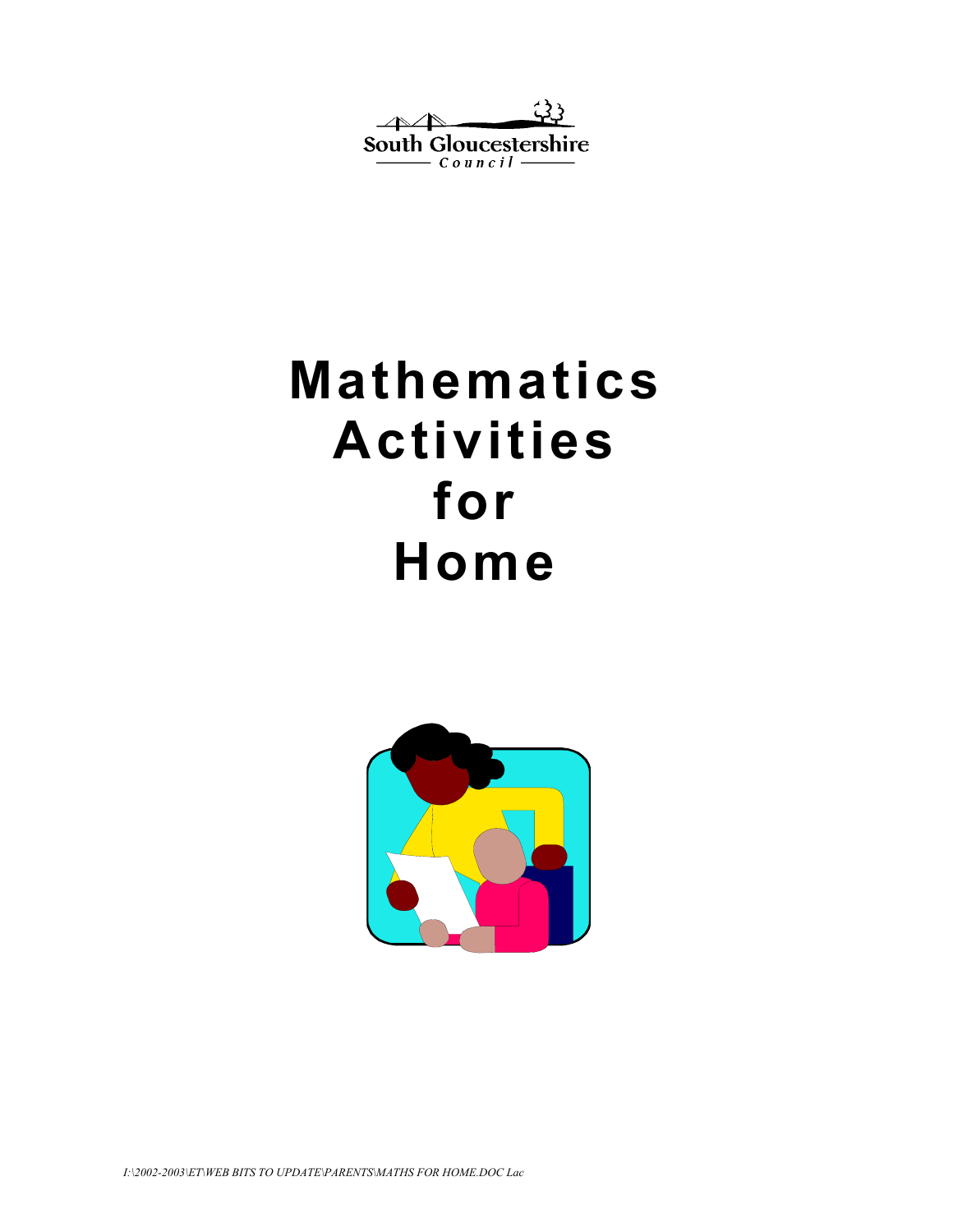## Talk about numbers!!



- { looking at prices
- { calculating change which coins, different combinations



- $\circ$  deciding on coins to pay a bill
- $\circ$  guessing the value of a coin from a description
- { weighing fruit and vegetables in the supermarket
- { counting pocket money
- ${\circ}$  calculating the price of a holiday from brochures
- { reading labels on bottles, packets, in order to discuss capacity, weight, shape, colour
- $\circ$  estimating the final bill at the end of shopping while waiting at the cash out
- { calculating VAT, calculating foreign currency exchange rates
- { purchasing litres of petrol and calculating total cost
- { calculating discounts eg 20% reduction, 50% sale price
- $\circ$  calculating how many tins fill an area on a shelf
- { using shopping bills to calculate change
- { estimating how many apples, tomatoes in a pound
- { calculating bank accounts and rates of interest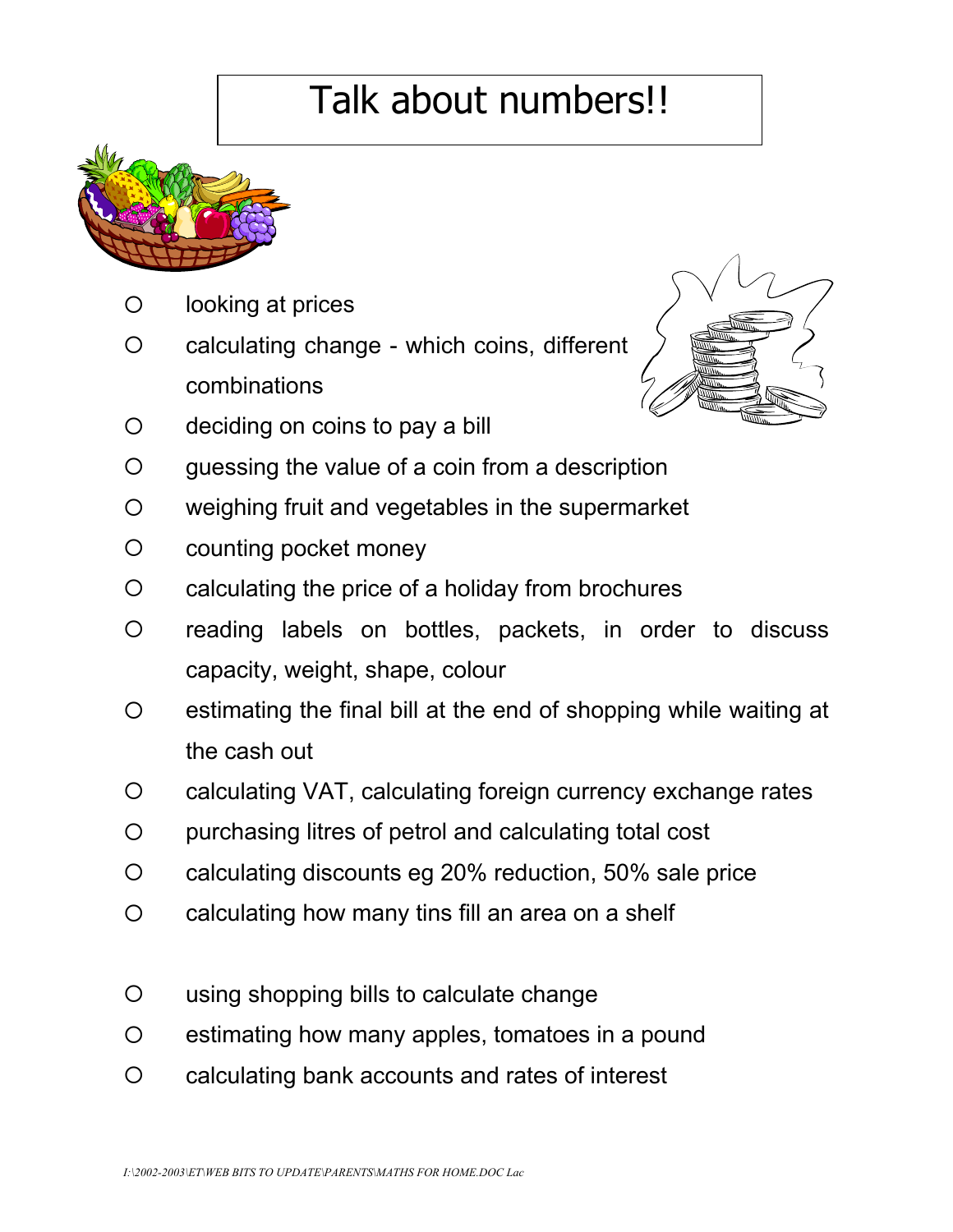- { calculating postage on letters using first or second class stamps
- { writing and sorting shopping lists
- $\circ$  rubbings of different coins can we recognise the value?
- { talking about the different shapes of packets, tins etc.
- ${\circ}$  calculating the cost of a meal using a menu
- { compare the prices of the same item in different shops
- { using a collection of receipts as a basis for addition, etc
- $\circ$  calculating the cost of the contents of a lunch box
- { using a scanner in a supermarket
- ${\circ}$  using the till receipt to check the shopping
- { calculating price per pound, kilogram, etc
- $\circ$  Calculating the cost of the family going to the cinema, swimming baths, etc

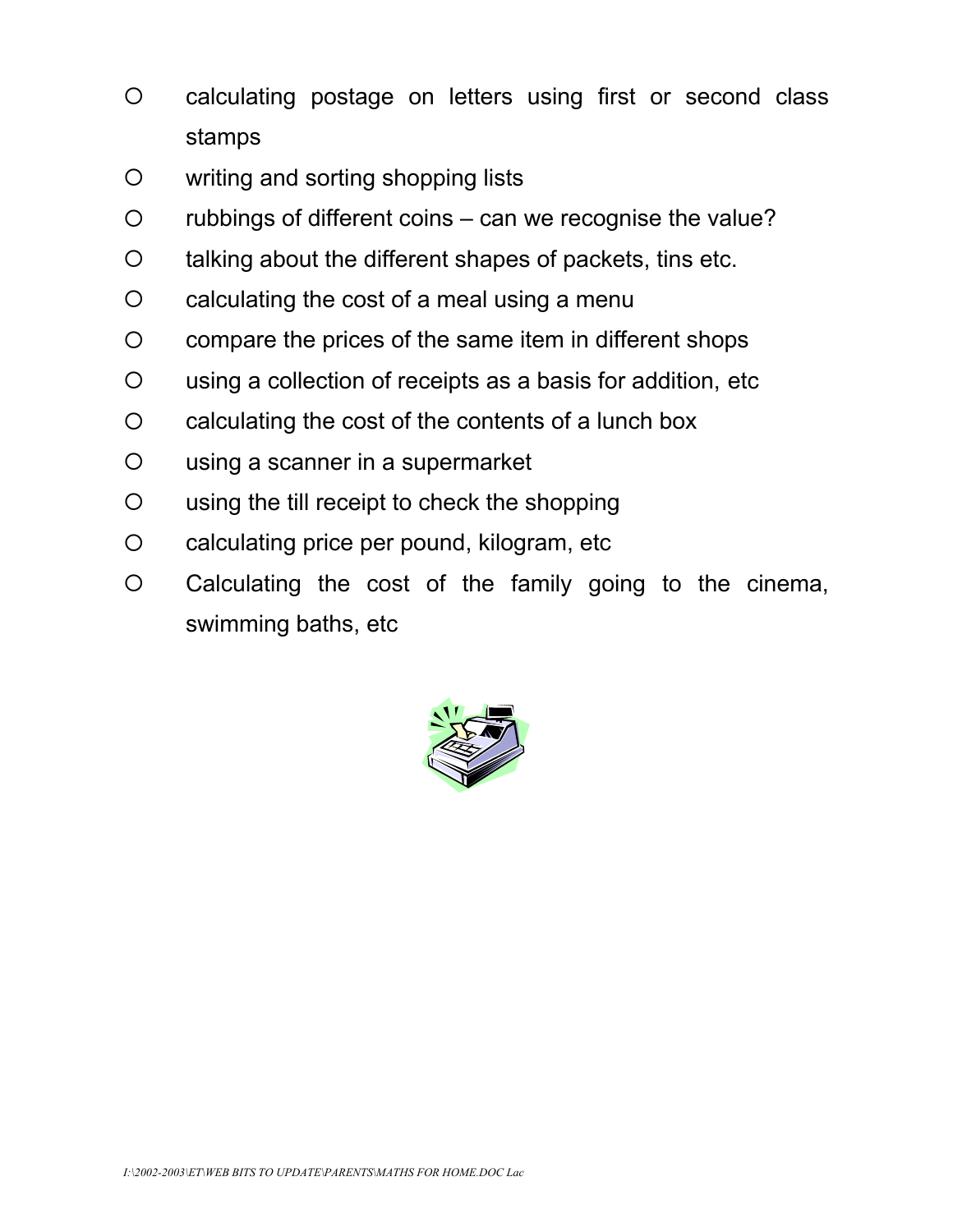#### Think about numbers!!

- $\Theta$  looking at the clock identify the numbers
- $\circled{e}$  telling the time
- calculating how long a journey will take looking at train/bus/airline timetables
- $\Theta$  using TV guide to calculate the length of programmes
- $\oplus$  programming the video, the microwave
- $\oplus$  discussing the seasons
- $\oplus$  looking at a calendar days, weeks, months
- $\oplus$  planning out birthdays and discussing how many weeks
- $\oplus$  estimating how long it will take to walk/drive to school
- $\Theta$  identifying the day of the week on a newspaper
- $\odot$  calculating time differences in foreign countries
- calculating the age given a date, eg I was born in 1954, how old am I? The building was built in 1860, how old is it?
- $\oplus$  discussing the age of family members, putting them in order
- $\odot$  calculating the time if the clock is 10 minutes fast, 10 minutes slow
- $\Theta$  trying to find a clock in every shop on a visit to town
- $\Theta$  looking at the posting times on the post box
- $\oplus$  discussing events in the day eg tea time, bed time, bath time
- $\circled{e}$  setting the radio alarm
- $\circled{e}$  standing still for a minute count 60 seconds
- $\Theta$  looking at different types of clocks
- $\Theta$  looking at the headstones in a graveyard to calculate ages, etc
- using Teletext on TV
- $\circled{D}$  Vocabulary of time decade, century, millennium
- $\oplus$  using clocks analogue and digital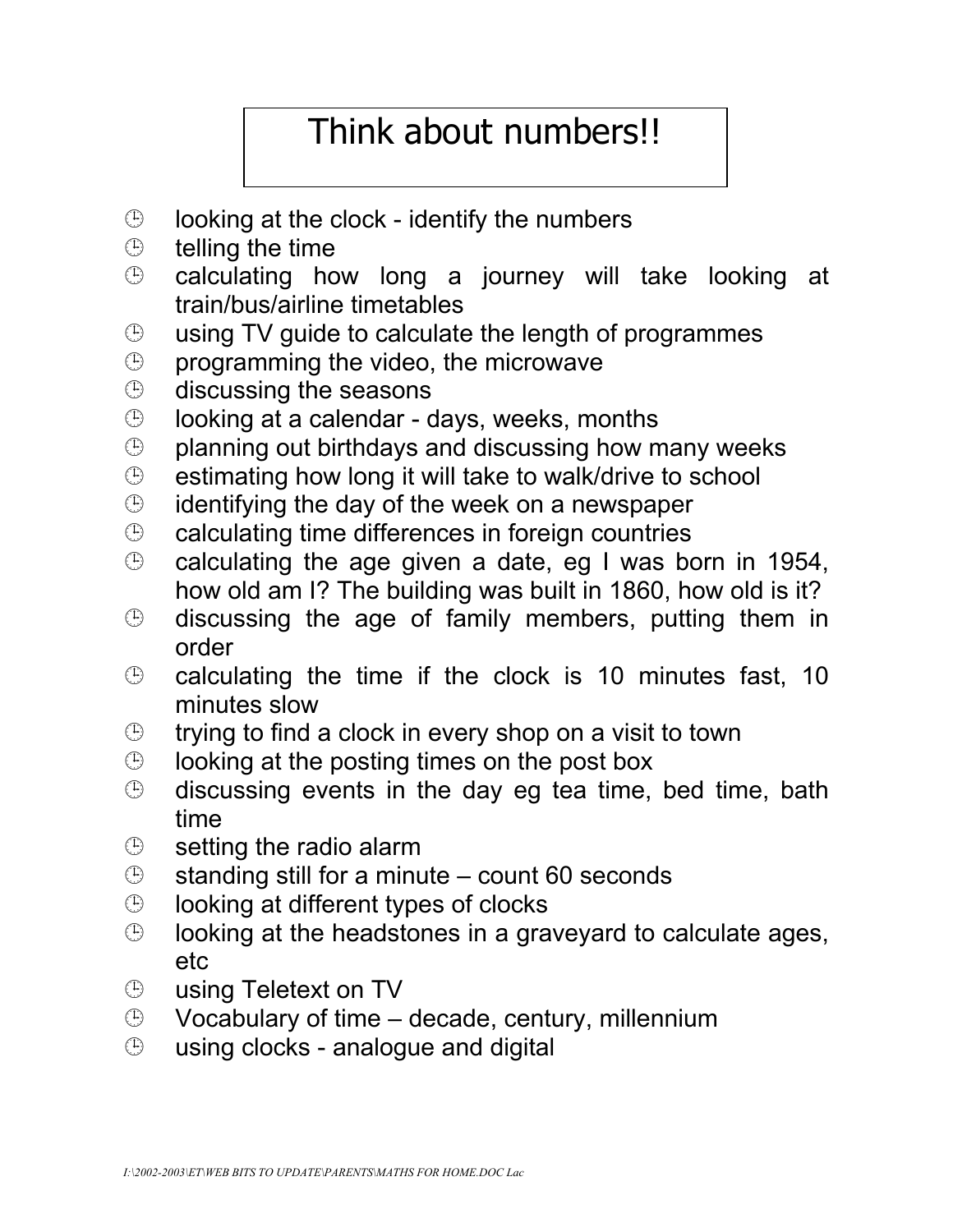

#### Day to day maths



{ the main events of the day eg breakfast, lunch



- { routines and what comes next
- ${\circ}$  the parts of a recipe, set of instructions
- O getting dressed
- { tying shoe laces
- { the seasons of the year, months of the year
- { instructions to make a cup of tea
- { tying laces

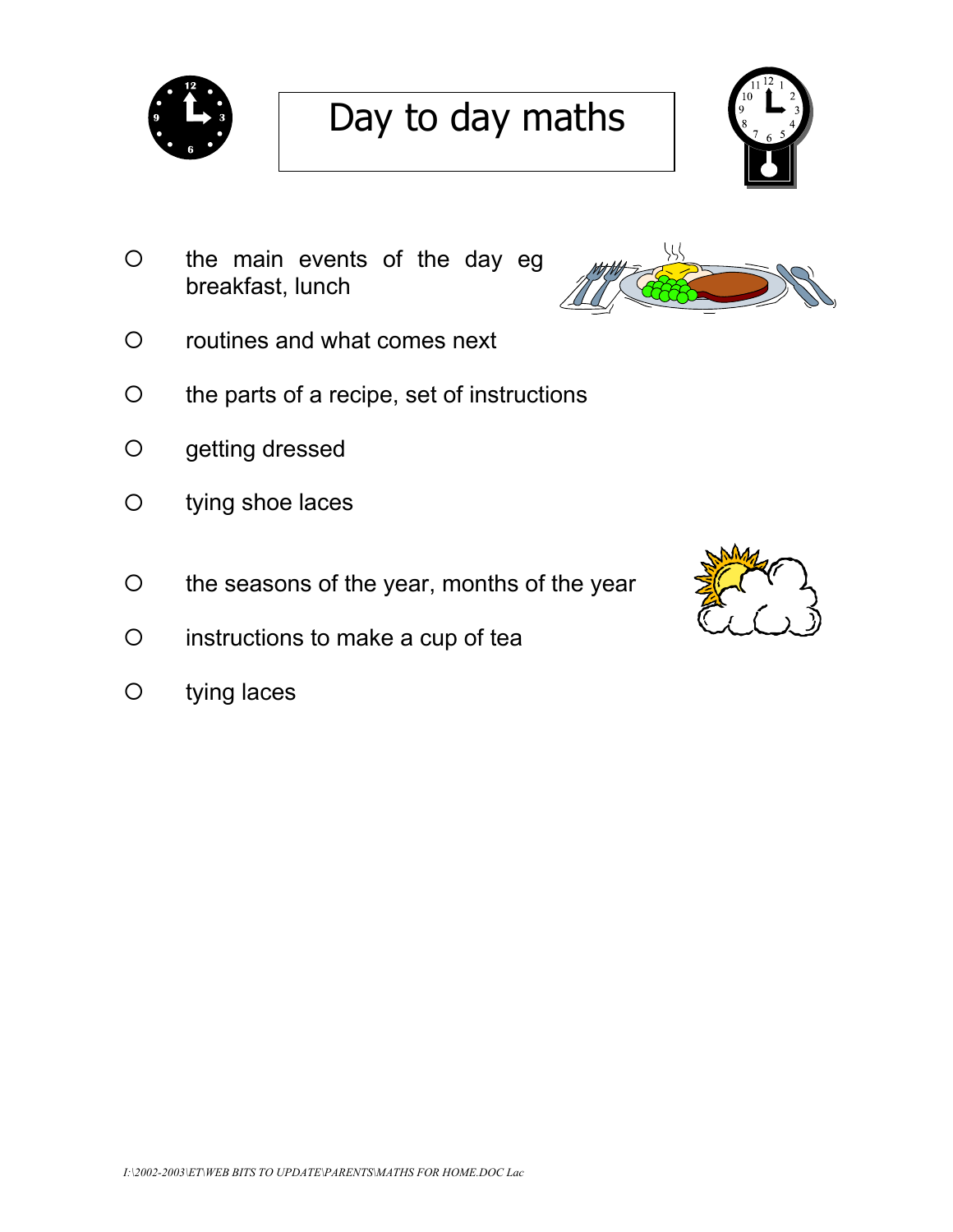## Next steps

- calculating distances in a journey eg how much further? How many miles to the litre?
- calculating heights of family members who is the tallest?
- **n** measuring weights of ingredients for baking
- **playing with plastic jugs and containers in the bath**
- measuring a distance using hand spans, footsteps
- **•** reading a map to calculate the distance of a journey
- using non-standard measures to decide a measurement
- **E** comparing sizes of clothes bigger than, smaller than
- calculating areas eg how many squares on the patio, how many tiles in the shower?
- calculating in DIY activities eg estimate amount of carpet, curtain material, paint etc
- **-** looking at bottles and discussing capacity of various containers
- $\blacksquare$  recording the growth of plants in the garden
- $\blacksquare$  estimating the length of the holiday journey
- $\blacksquare$  drawing simple plans of the bedroom, the kitchen, the garden
- **Delay in the looking at road signs to discuss distances**
- **Comparing the shoe sizes within the family**
- $\blacksquare$  identifying position on an OS map using co-ordinates and grid references
- calculating capacity of coke can, milk cartons, etc
- reading the scale on weighing machines and calculating the calibrations



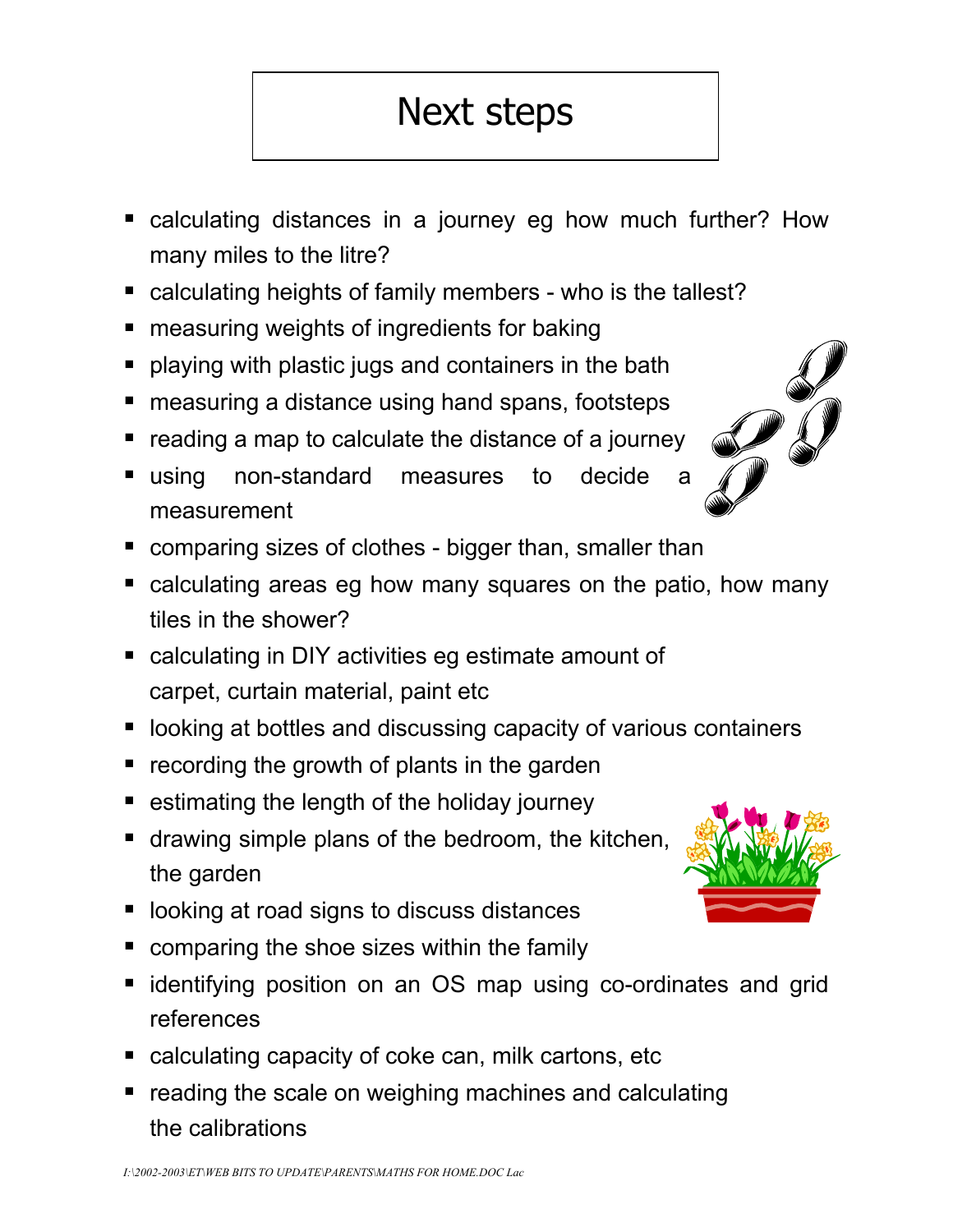- measuring ingredients out for a recipe using different types of spoons
- comparing journey distances using different routes
- $\mathbf{u}$
- calculating the capacity of the bath using a variety of containers
- converting miles to kilometres on a car journey
- discussing oven temperature when cooking
- monthly diary of own weight, height, etc
- matching metric weight of article to that on the label
- using different length measuring devices eg rulers, tape measures
- weighing different toys to find heaviest, lightest, two the same, etc
- $\blacksquare$  talking about thermostats in the home
- water consumption/wastage in the home
- **n** measuring the growth of plants using nonstandard measures
- **EXEDENT ENDEROTATION IN EXERCIT** estimating the quantity of milk from cow/herd
- estimating the amount of time to harvest a field
- $\blacksquare$  making orange squash how many cups can you get from one bottle?
- weighing unusual items eg snails
- discussing the weight of your pet at the vets
- **Example 1** estimating with string the circumference, perimeter of a puddle made by pouring 1 pint of water on the ground
- estimating then counting the squares contained in the outline of a hand/foot

*I:\2002-2003\ET\WEB BITS TO UPDATE\PARENTS\MATHS FOR HOME.DOC Lac* making clothes for toys to scale



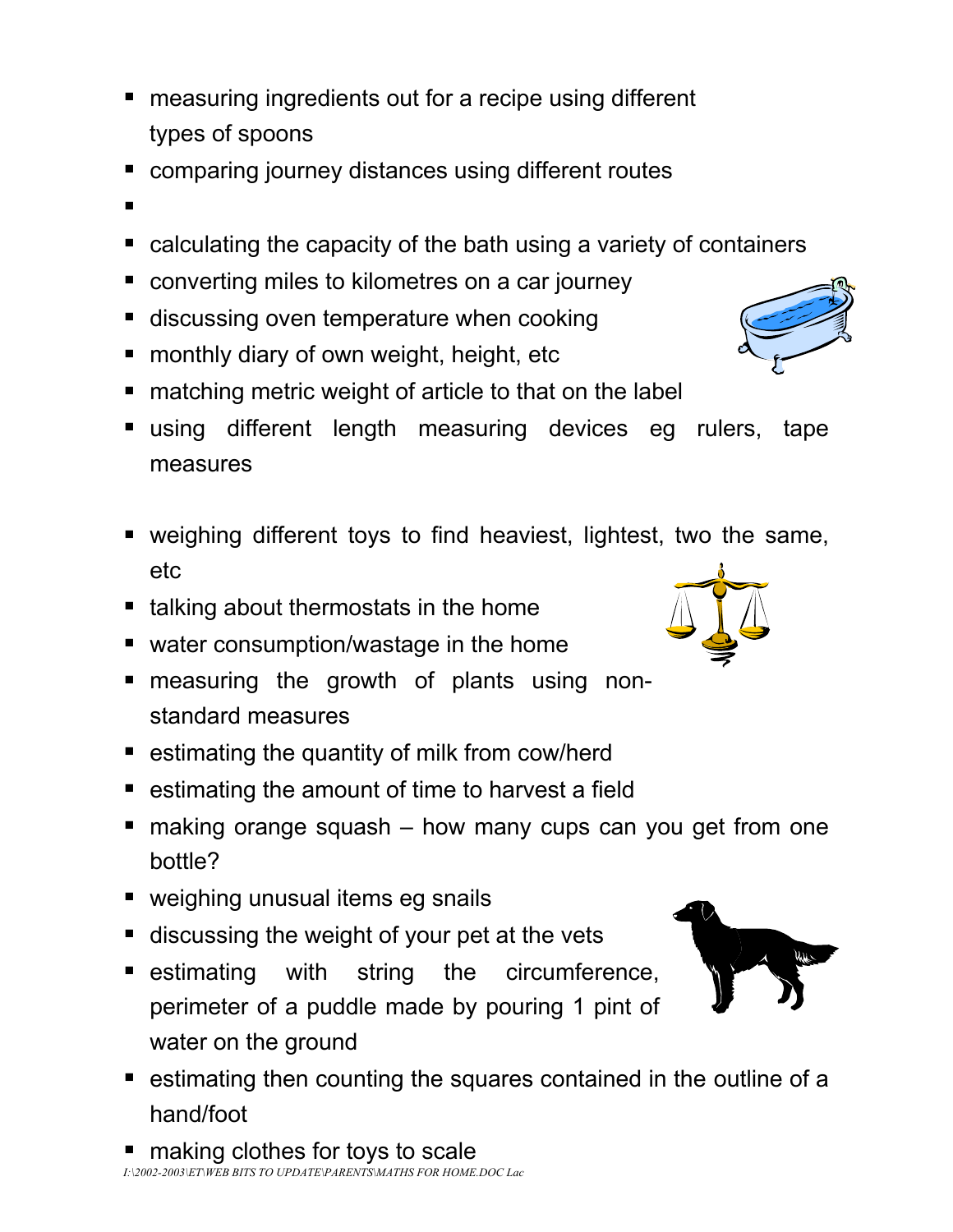wrapping parcels - what amount of paper, string do we need?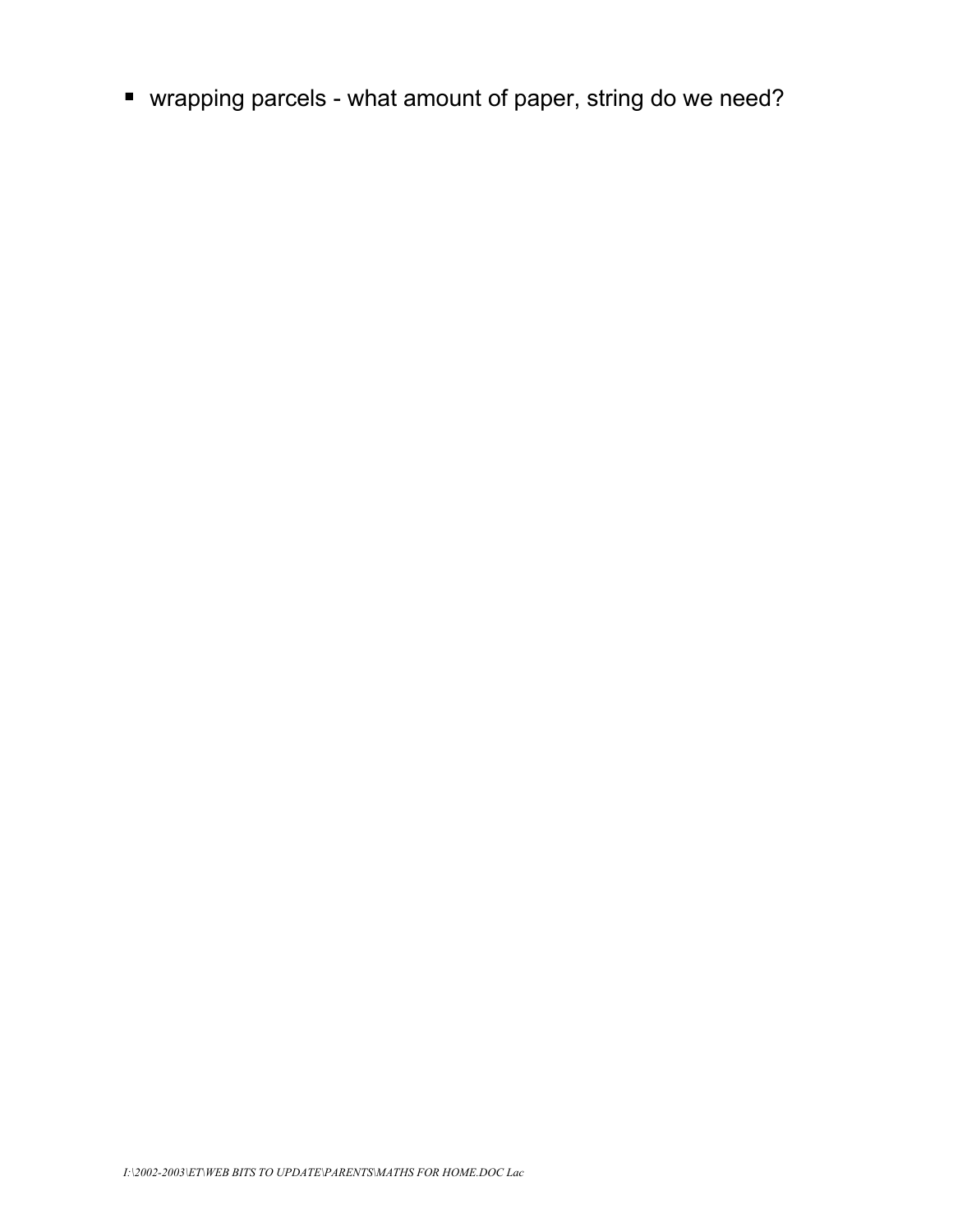### Numbers are fun!!

- collections of objects shells, buttons, pretty stones
- **E** cars on a journey eg how many red cars?
- animals in a field eg sheep, cows
- stairs up to bed, steps etc
- **stepping stones in the garden**
- $\blacksquare$  railings around the school, park, garden
- **If** lamp posts, gates, road signs
- **house numbers but emphasising odd and even**
- sports scores cricket averages, goal averages
- **pages in a story book**
- **traffic to pass a house and draw graphs, pie** charts to represent data
- counting up to 10, 20, 100 backwards and forwards
- counting buttons, shoes, socks as a child gets dressed
- If tidy a cupboard or shelf and count the contents eg tins, shoes, etc
- rows of seeds in the garden and plants in pots etc
- counting particular vehicles on a journey eg Eddie Stobart lorries, motor bikes, etc
- using magnetic numbers to make sums on the fridge door
- counting the legs on pub signs eg Duke of York, The Horse and Farrier
- $\blacksquare$  tally charts eg bird survey
- on a bus journey count how many people on the bus, how many get off, etc



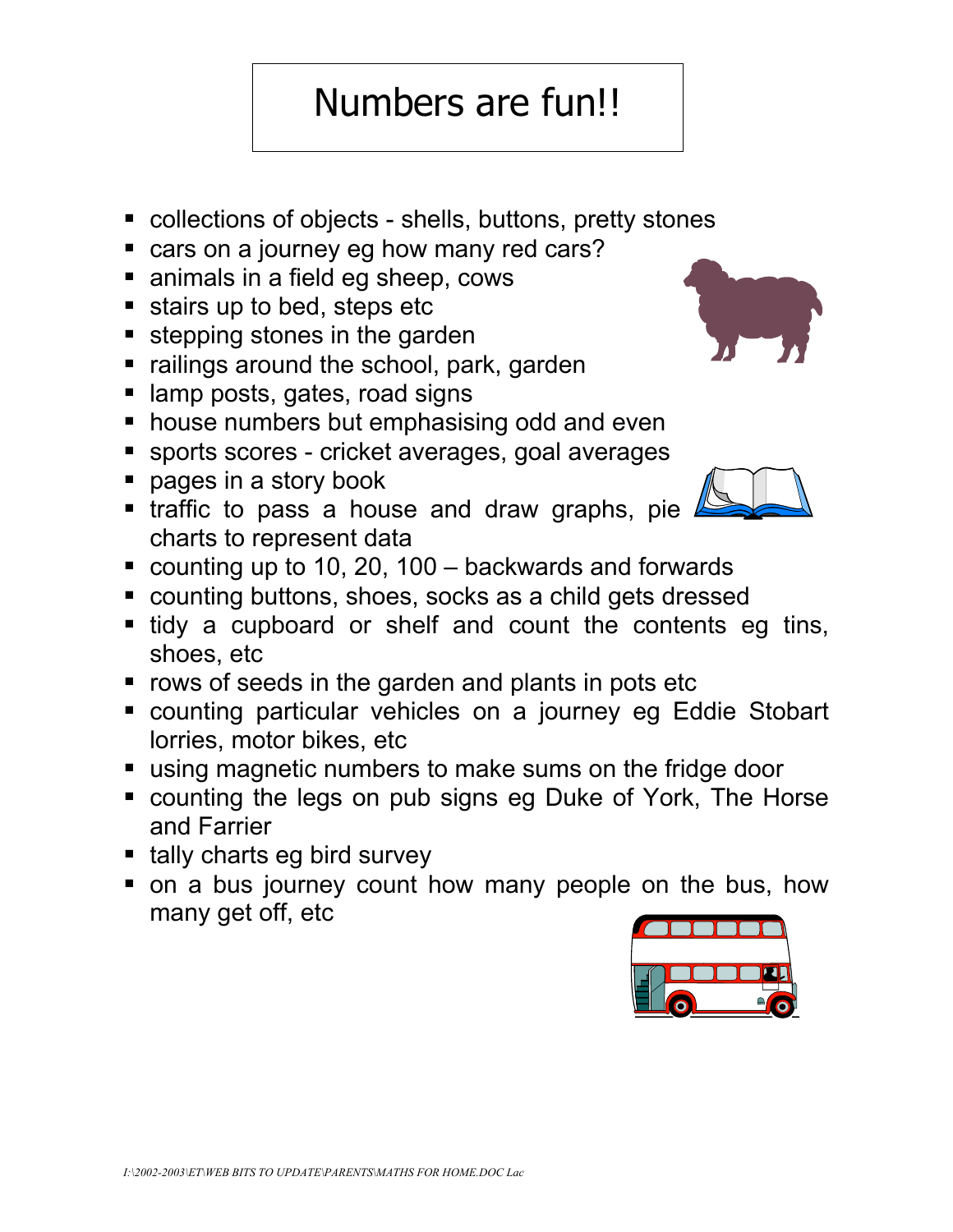## Have fun with numbers

- using car number plates add the digits to find biggest, smallest and total
- sharing out sweets, toys etc in groups of 2, 3, 4, 5, 6 etc to help with times tables
- looking for numbers in shops, on buses, doors, cars
- using telephone numbers add the digits to find the nearest to 20, 30 etc
- using telephone numbers value of each digit
- using sandwiches to show fractions 1/2, 1/4
- using a round sandwich cake to show fractions 1/2, 1/4, 1/6, 1/8 etc
- looking at house numbers along the street
- looking in newspapers at sports results calculate average scores, average crowds, etc
- looking at speed limits on a journey
- finding 'big' numbers in newspapers

*I:\2002-2003\ET\WEB BITS TO UPDATE\PARENTS\MATHS FOR HOME.DOC Lac*

- pressing the digits on the telephone to make a call with an adult
- looking for numbers in the home eg washing machine, thermometer, cooker





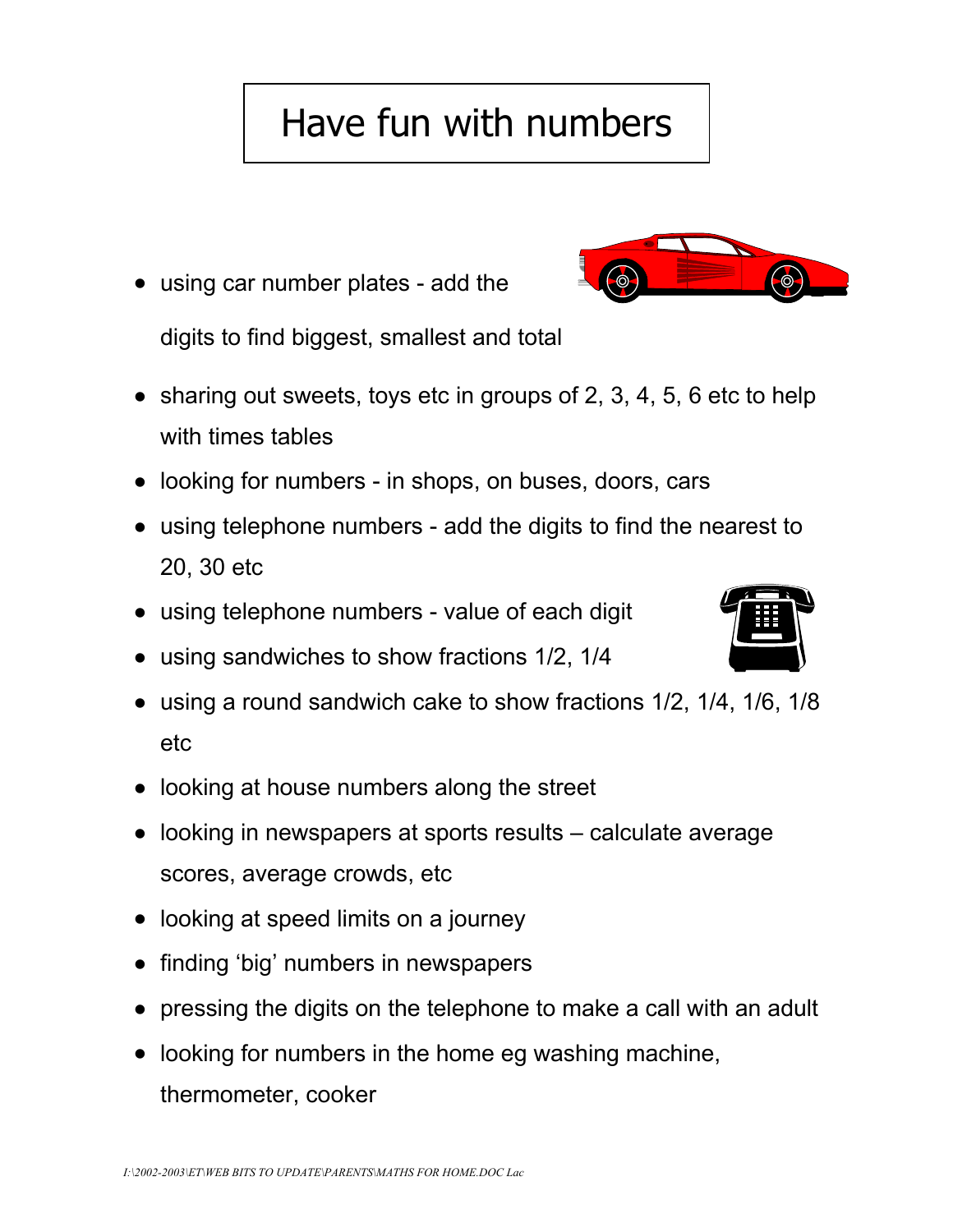- checking the temperature in different parts of the world in a newspaper
- calculating the age of a car, wagon, coach from the number plate



•

- on a visit to town can you find a number 5, 6, etc?
- collecting data and representing in pictorial form eg graph, pie chart
- reading meters eg electricity, gas
- using TV weather forecast to discuss temperature, wind speed, wind direction, etc
- folding towels to show  $\frac{1}{2}$ ,  $\frac{1}{4}$
- calculating the number of twin lambs born
- using the appropriate vocabulary eg position on, over, up, down, above, below
- keeping a height chart in the kitchen/bedroom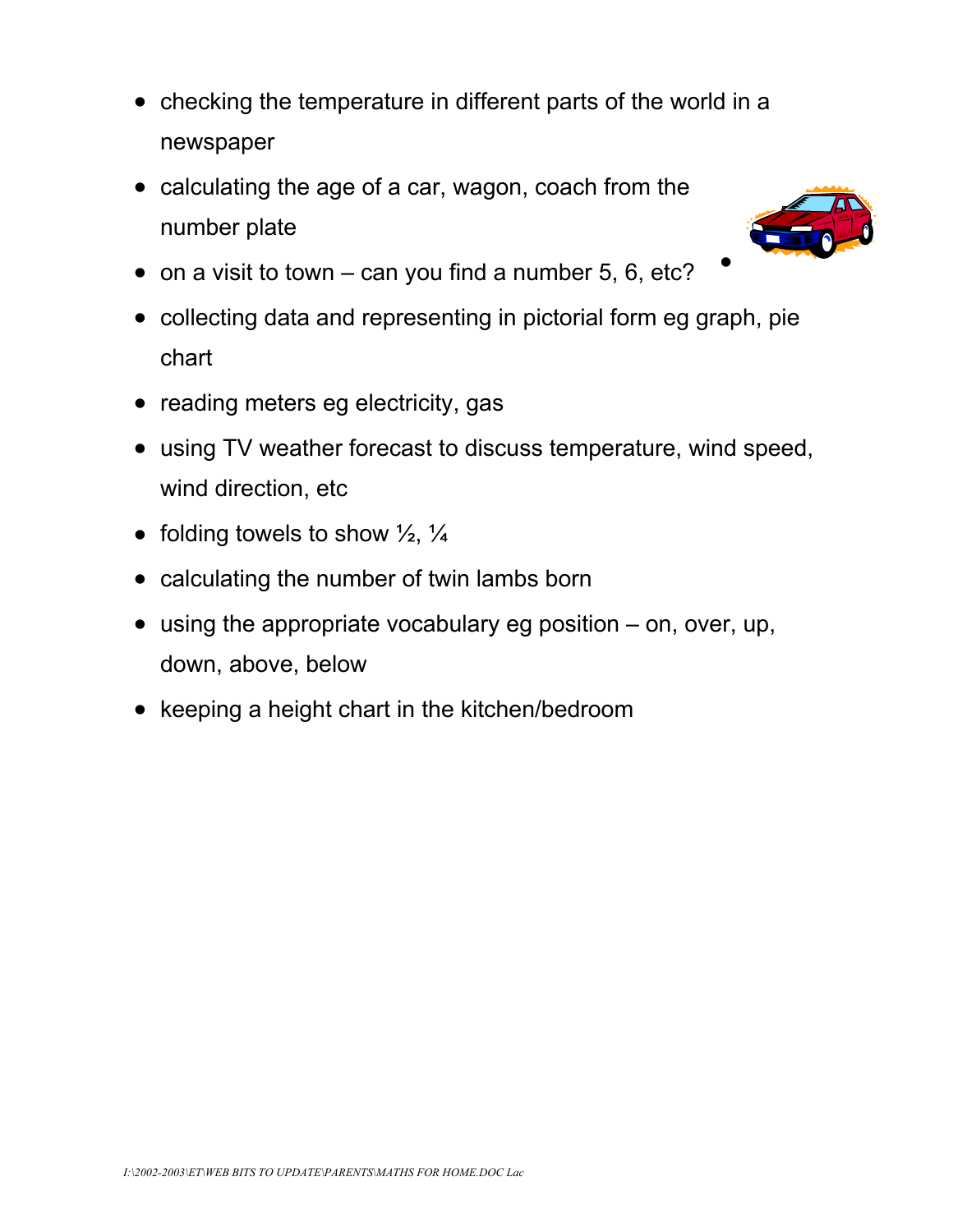## Numbers help you…

- { lay the table for four people
- { plan a TV viewing session
- { plan a day out for the family

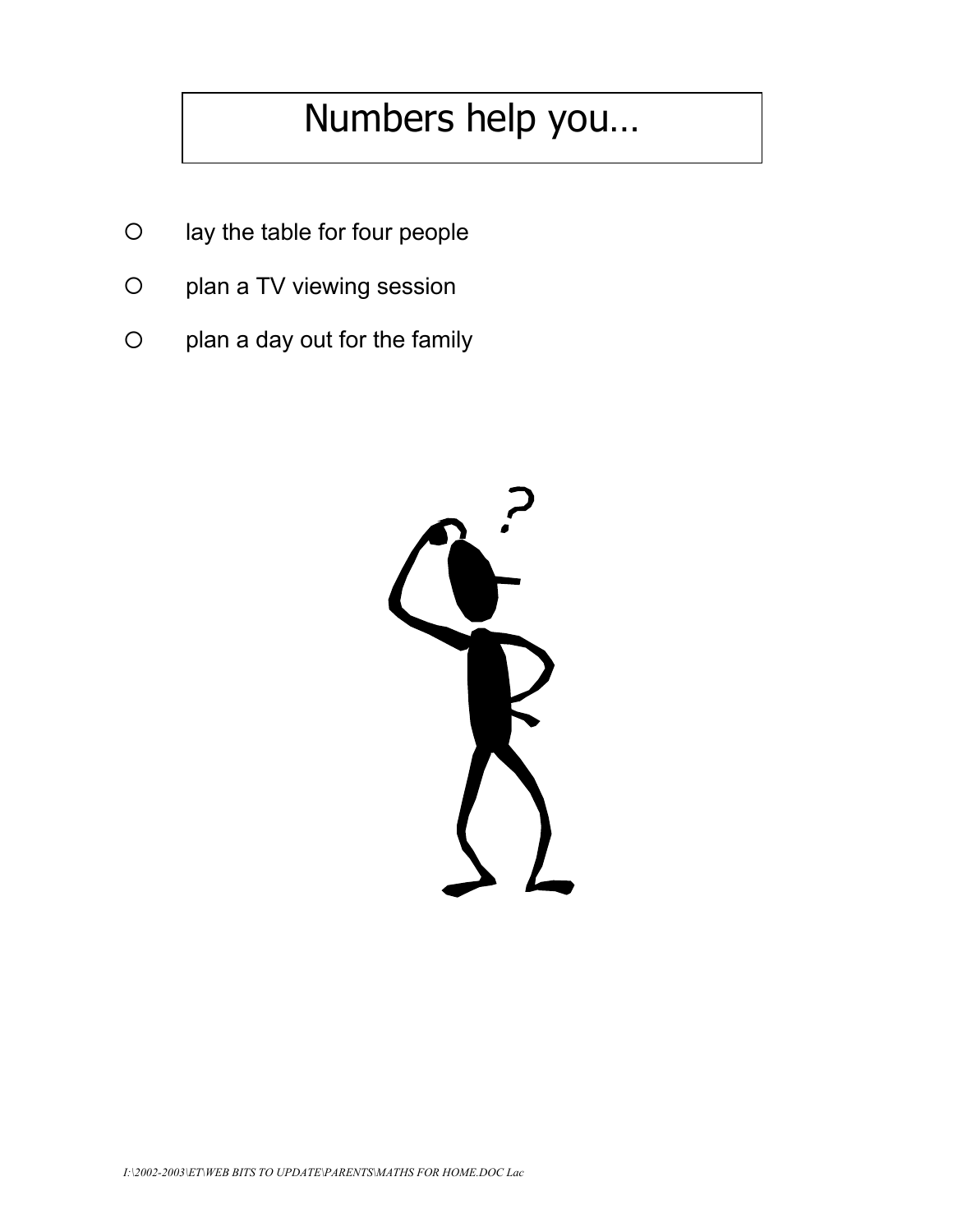# You need numbers to solve problems

- In relation to planning:
- O school visits
- { menus
- $\circ$  school teams
- $O$  sports day
- { family day out to a theme park
- { family day out to the shops

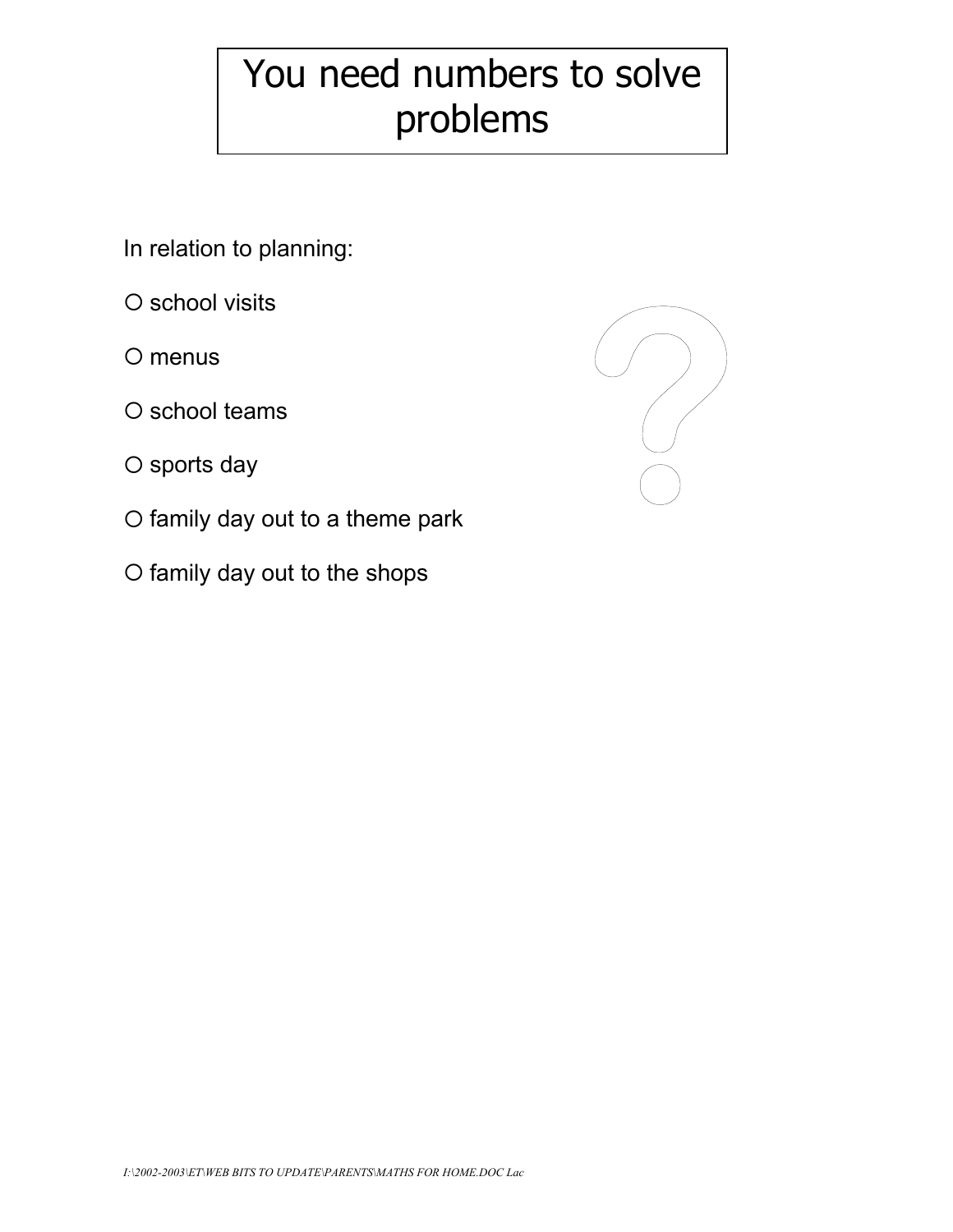#### Numbers are everywhere

- { singing nursery rhymes and songs
- { clapping in different sequences
- { reading stories with a number element
- { games of chance
- { calculator fun games
- { looking for shapes in the environment eg windows
- { looking for and making patterns eg bricks in a wall, square tiles on a floor
- { playing with a number line or number square
- $\circ$  using a thermometer to read temperature identify negative numbers
- { identifying angles eg right angles
- { looking at symmetry eg petals on a flower
- { making 3D shapes in card
- { tessellating shapes eg tiles in the bathroom
- $O$  grabbing straws estimating a group of 10, 12, 15, etc
- $\circ$  counting how many items will fit into a match box or film canister
- { using fridge magnet numbers and sponge numbers around the house
- ${\rm O}$  making a 50cm string circle how many items will fit in it?
- { make a scrap book of numbers
- { learning times tables tape on a car journey
- { using cross stitch and mosaics shape, counting and symmetry
- { making sandcastles and discussing different shapes
- { using salt dough, plasticine to make numbers
- { using a compass when on a walk to check direction, degrees, angles





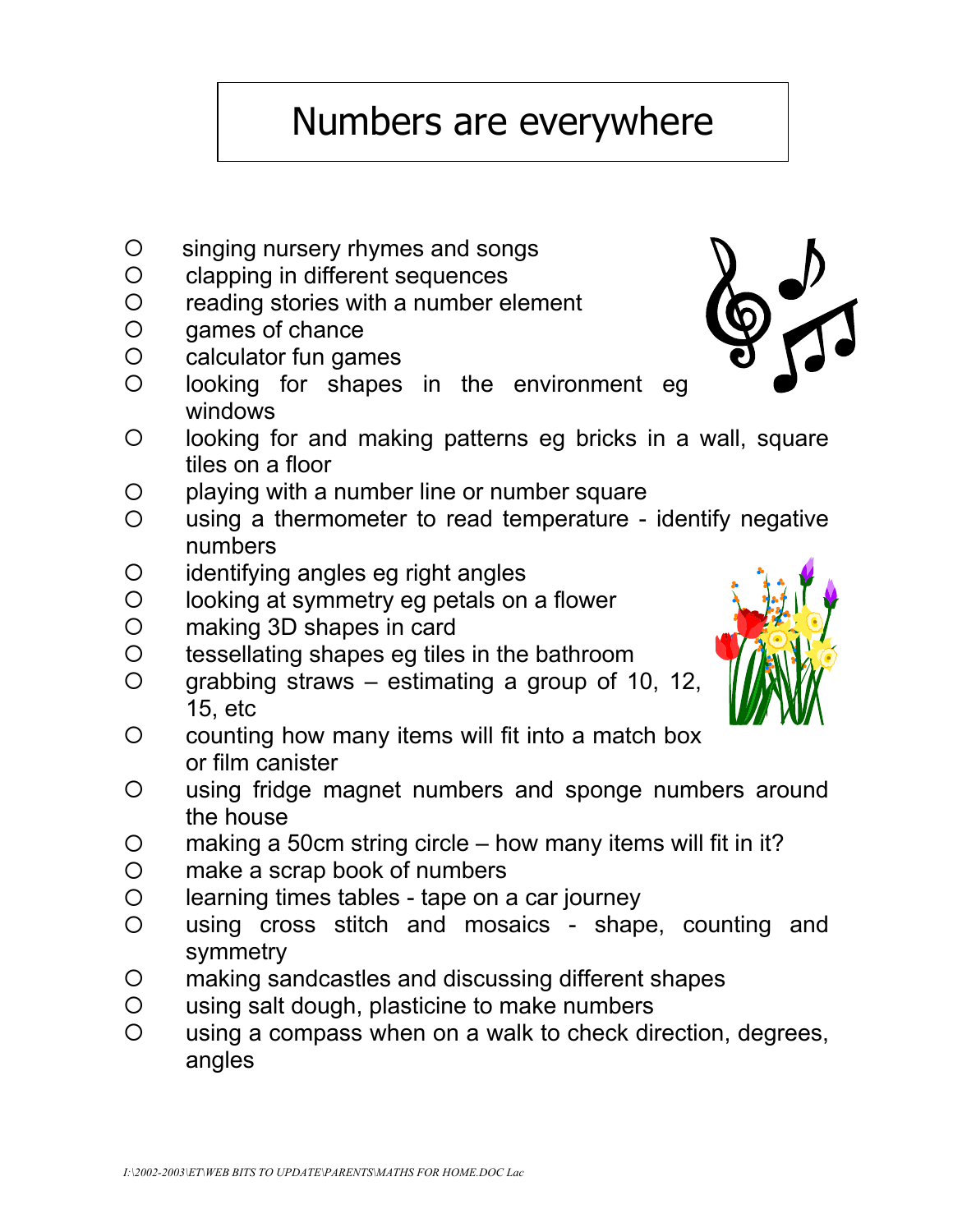#### Games to play

- Skipping every skip count, 2, 3, 4 etc
- Hop scotch
- Ludo
- Snakes & Ladders
- Dominoes
- Cards number sequences
- Bingo
- Dice
- Yahtzee
- Darts
- Heads & Tails and keep a tally
- Chess and draughts
- Monopoly
- Computer programmes
- Beetle
- Bridge
- Snap



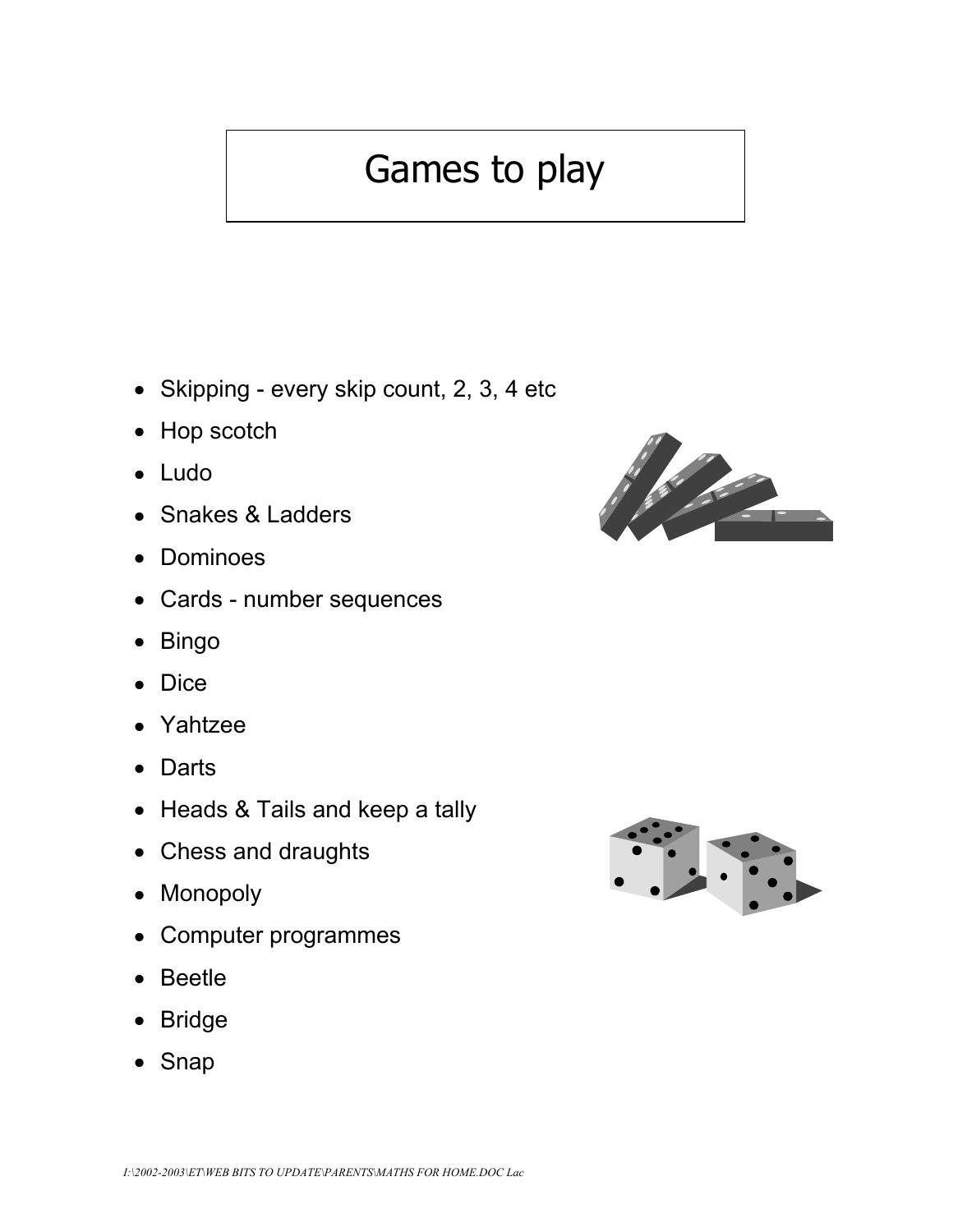- Connect 4
- Counting games to practise times tables
- I spy a number in town, on a journey
- Number jigsaws
- Rummy
- Patience
- Clock golf, croquet, crazy golf on holiday to help counting
- Snooker
- Pool
- Number Lotto
- Dot to dot with numbers
- Skittles
- Polydron
- Happy families
- Whist
- **Shuttle table**
- Quoits
- Pontoon
- Cribbage
- Number crosswords, dot to dot, puzzles
- Rubik cube